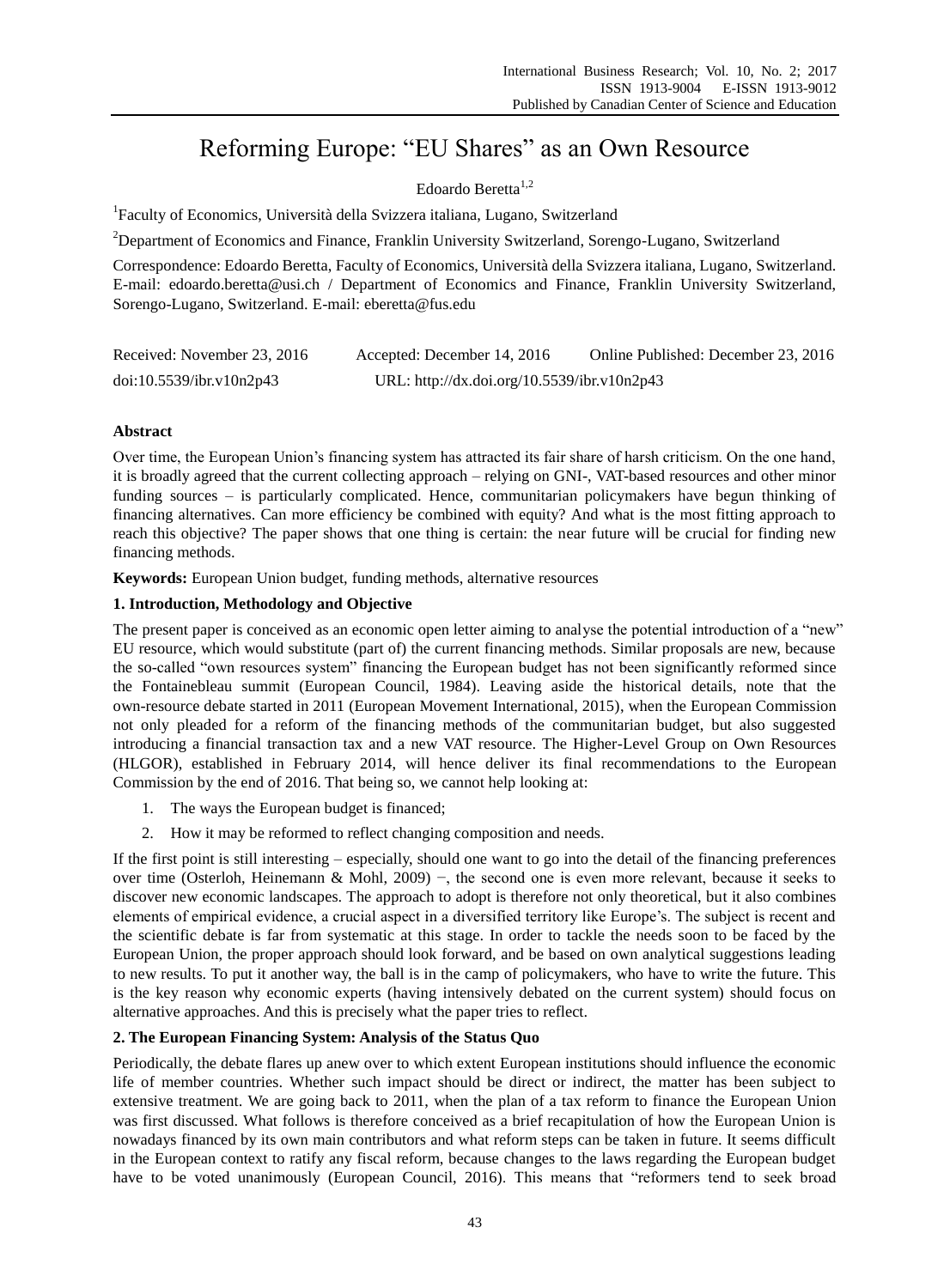consensus above radical change" (Barbi ère<sup>, 2015)</sup>. At the same time, lacking autonomy of the European budget is another point of weakness. Most resources contributing to the financing of European bodies come from member nations and are defined according to their economic power (although they have been blamed for being subject to *ad-hoc* arrangements): "[t]hose arrangements should therefore ensure, in line with the relevant conclusions of the 1984 Fontainebleau European Council, that no Member State sustains a budgetary burden which is excessive in relation to its relative prosperity. It is therefore appropriate to introduce provisions covering specific Member States" (European Council, 2007). As anticipated, the current own resources system seems to be too complex and to lack transparency (Monti, 2015). In addition, article 201 of the Treaty of Rome (1957) prescribes that the budget shall be financed wholly from own resources. Instead, national contributions accounted for up to 83 percent of the EU budget in 2013. Late payments by member States have also become more frequent over time (Páleník, 2015). The critique of complexity and scarce transparency also affects the statistical way in which VAT-based resources, a source of financing, are calculated. The fact that own resources primarily derive from national contributions has often led to a clash between net receivers and net contributors. Therefore, in 2011 the European Commission expressed its intentions to make more operational use of own resources and to introduce new forms of financing. In this context the idea of a new European tax began to take shape. For instance, climate- or CO2-tax (Siecker, 2015) has been claimed to be a valid incentive towards competitiveness leading to economic growth, although there have also been critical voices warning that the tax burden may weigh on consumers" shoulders (Luptacik, 2015) (Le Cacheux, 2007).

The exit of the United Kingdom as a consequence of the referendum of 23 June 2016 may be a further incentive, because a part of the EU budget would be lost. Depending on the outcome of the referendum, the question whether the EU funding should not be made otherwise could soon be raised once again. In addition to such a Damocles' sword hanging over the immediate future of the European project, there are unknowns, such as the final version of the Transatlantic Trade and Investment Partnership (TTIP) between the EU and USA. If it were achieved through massive cancellations of import duties, the EU budget might also lose parts of its income. Interestingly, in an Internet section called "Myths and facts" (European Commission, 2016e), European bodies still mention that the introduction of an EU tax would entail only a transformation of their financing system, but no tax increases.

There is no doubt that tax collection remains a means for public institutions to retrieve financial resources. The European case is interesting, as it implies at least two Government levels, namely the European and national, although several member countries are even more articulated in federalist terms. Accordingly, the tax burden is uneven across the European territory and no one-size-fits-all solution seems adequate to reflect the complexity of its economic and social needs. In any case, communitarian refinancing mainly relies on the following revenues (European Commission, 2016d):

- 1. **GNI-based own resources:** 0.7 percent of Gross National Income (GNI) representing the most important form of financing of the European budget. Although resources deriving from GNI originally aimed at covering expenses not otherwise financed by own resources, this way of funding has become the most significant revenue source of the European budget. In this specific regard, member nations are allowed to retain 25 percent of those amounts as collection costs. Unsurprisingly, GNI-based resources ensure a secure way of providing funds. Although the impact may not be as direct as VAT-based resources (which may have a causal influence on consumption propensity), they can be responsible for huge efforts in the case of slowly growing countries;
- 2. **"Traditional" own resources:** import duties of non-EU products in a high percentage, although they "have greatly lost in importance due to the fall of custom revenues in the course of trade liberalization and EU enlargement: whereas in 1980 they accounted for almost 50 percent of total revenues, their share has fallen steadily, declining to about 20 percent in the mid-1990s to about 15 percent since 2005" (Schratzenstaller, 2014). Any further liberalization of commercial and financial trade will reduce revenues from "traditional" own resources to the disadvantage of the communitarian budget. From this point of view, this source is going to become soon equal to "zero" (or something like this);
- 3. **VAT-based own resources:** 0.3 percent of VAT revenues. Economists may argue that VAT resources may be useful, because they do not directly affect people"s pockets. In fact, these resources to the benefit of the EU budget are withdrawn from already applying VAT standard rates. Similar approaches do not take into consideration that VAT standard trades widely differ throughout the European territory. This leads to a greater use of different revenue sources where applying VAT standard rates are lower (bringing in less revenues);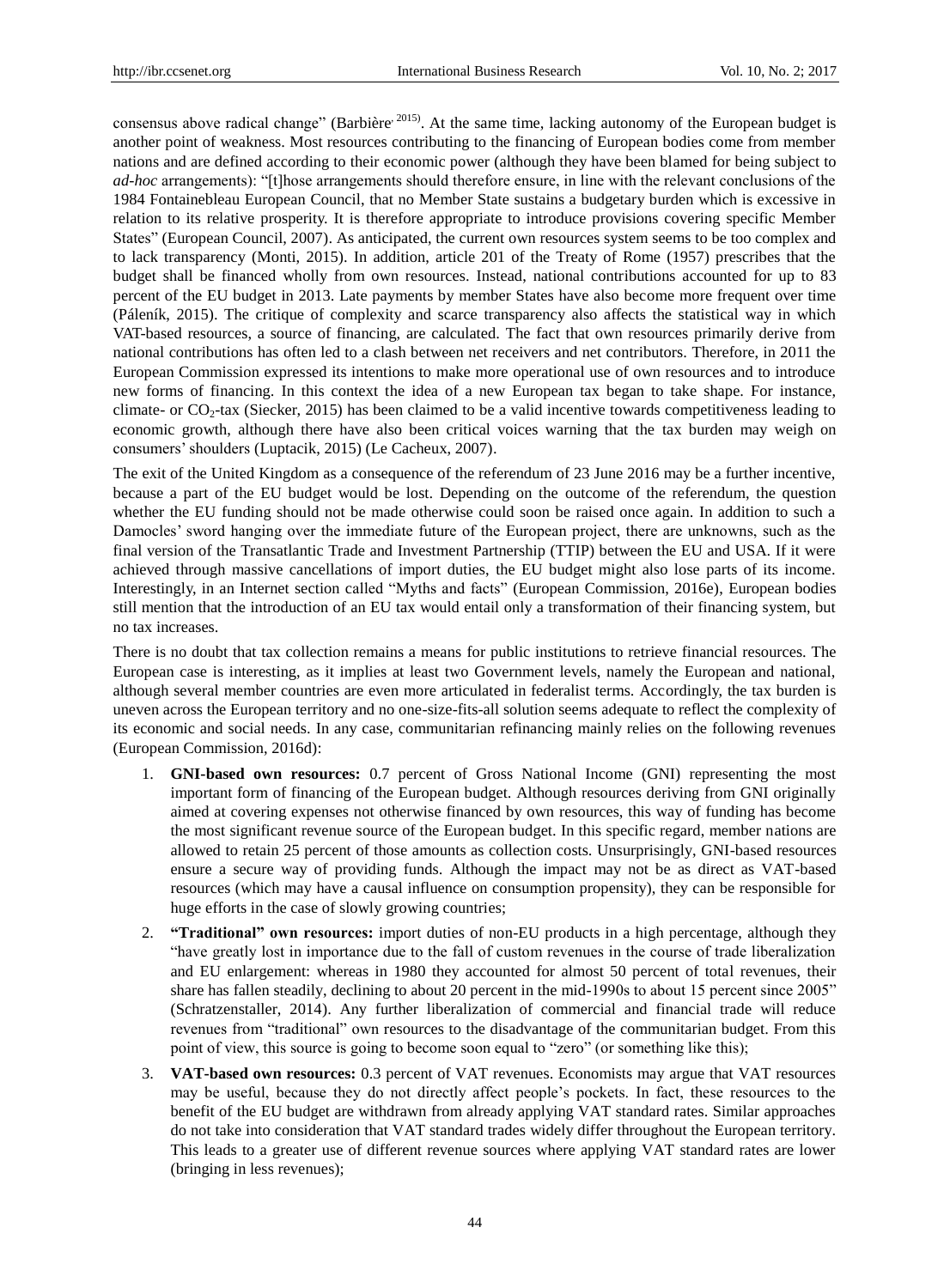4. **Other resources:** approximately 1 percent of the remaining funding sources derive from taxes and deductions from EU staff remunerations, bank interests or fines as well as contributions from non-EU countries to particular programs and interests on late payments.

The graphic description of funding sources in 2015 reaching to  $\epsilon$  146.0 billion (European Commission, 2015) EU revenue is the following (Figure 1):



Figure 1. EU revenues (2015, bn.  $\epsilon$ )

Source: own representation on the basis of European Commission (2016c)

The European budget has been also criticized for allowing correction mechanisms to the advantage of certain member nations (European Commission, 2016g):

- 1. **The UK rebate (or correction):** on the one hand, the United Kingdom is reimbursed 66 percent of the balance between its contributions and what it has been refunded from the European budget. The impact of the UK rebate is covered by the remaining European member nations, although countries like Austria, Germany, the Netherlands, and Sweden are allowed to pay only 25 percent of the amount to cover the UK correction;
- 2. **Lump-sum payments:** on the other hand, the Netherlands and Sweden benefit from a reduction in terms of GNI contribution amounting respectively to  $\epsilon$  605 million and  $\epsilon$  150 million per year;
- 3. **Reduced VAT call rates:** finally, it has been agreed that 0.3 percent on the harmonized VAT base of each member country has to be withdrawn to the benefit of the European budget. Nevertheless, Austria, Germany, the Netherlands and Sweden benefit from reduced VAT rates each corresponding to 0.225, 0.15, 0.1 and 0.1 percent.

Now, if we express the above statements in the language of mathematics, the corresponding formula would have similar outlines:

$$
EU \ budget = \frac{w}{100} GNU + \frac{x}{100} VAT + \frac{y}{100} traditional \ own \ resources + \frac{z}{100} other \ revenues
$$

with:

 $1 \leq w \leq 99$ ;  $1 \le x \le 99$ ;  $1 \le y \le 99;$  $1 \le z \le 99$ .

"Traditional own resources" and "other resources" are nourished by custom duties and taxes on EU salaries or fines charged to firms in the case of law violations. If such contributions should be now entirely replaced by an EU tax – this is the first (though improbable) scenario – formula (1) would become less articulated: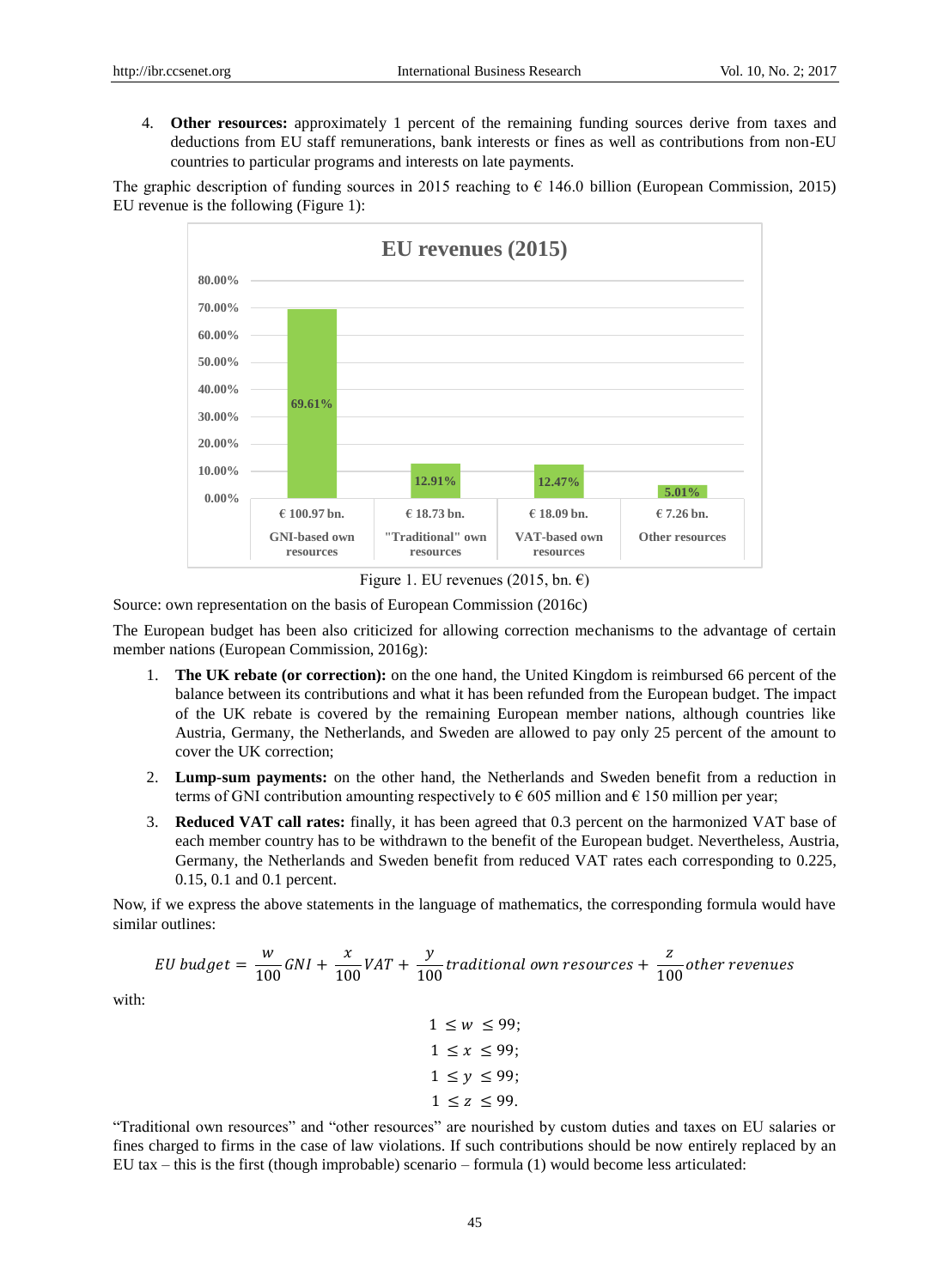#### $EU$  budget = revenues from new EU tax (2).

If the new EU tax were to represent only a portion of all annual income, the equation would become more complex:

$$
EU \; budget = \tag{3}.
$$

$$
\left[\frac{a}{100}GNI + \frac{b}{100}VAT + \frac{c}{100}import duties + + \frac{d}{100}other\,revenues\right],
$$

=

with:

l

$$
0 \le a \le 99; \n0 \le b \le 99; \n0 \le c \le 99; \n0 \le d \le 99; \n a + b + c + d < 100.
$$

Admittedly, one could easily be tempted to opt for equation (2). There is something that such an approach does not reveal: namely, the risk from excessive rigidity represented by less variegated revenue sources. Since European treaties already suffer from tightness, it remains questionable whether equation (2), namely the new EU tax as an "all-in-one" financing option, should be taken into consideration. In the case of equation (3), namely if the new EU tax would only complement today"s funding sources, the level of complexity would increase, which is not the objective envisaged by European policymakers. With specific regard to VAT-based resources economists have advocated that "[t]he existing VAT own resource will be abolished; [t]he traditional own resources will be preserved. The GNI based resource will compensate the revenue losses due to the abolition of the VAT based resource. […] All EU member states will make the contribution of citizens to the EU budget visible on VAT receipts as the EU share in VAT. The purpose of this "EU VAT rate" is exclusively to make the financing burden of the EU budget visible to citizens, its purpose is not to be the basis of real financial flows. This could happen at a later reform stage" (Fuest, 2015). We do not necessarily agree with the argumentation presented in the third point, because it may cause an even worse misperception of the EU burden on taxpayers" pockets. It is nonetheless true that VAT-based resources are unsuitable for extensive use in financing transactions. European VAT standard rates cannot be lower than 15 percent (European Council, 2006) and, at the same time, there are great discrepancies between member countries (Table 1). Correspondingly, continuing on this path may have a disproportionate impact on nations.

Current EU own resources well reflect their outdated character. In fact, traditional own resources based on duties belong to the past, where States used to hit international trade with charges levied on import of goods and services. At the same time, VAT-based resources seem simplistic being based (once again) on fiscal levies. GNI-based own resources seem more modern, although they affect the yearly economic performance of post-industrial countries (which cannot already expect huge growth rates). The European Union seems therefore to be in need of alternative solutions. In this part, we will present a new way of financing the European Union, designed to create a direct link to national taxpayers, who are, ultimately, EU voters.

#### **3. The European Financing System: What's in Store for the Future?**

There is broad consensus on the fact that the EU budget is in need of new financing methods. Undoubtedly, a good degree of sensitivity is required in the European case, where structural imbalances are already hampering the homogeneous impact of any policy measure. Among the aggravating factors there are other characteristics of communitarian agreements:

- 1. Monetary policies have now become the prerogative of the ECB, which has *de facto* cancelled all powers of influence by member nations;
- 2. Budgetary policies have been massively restricted by the Treaty on European Union *alias* Treaty of Maastricht (1992) and, even more so, by the European Fiscal Compact (2012), which prescribe 3 percent of the general budget deficit with respect to GDP and a structural budget deficit of no more than 0.5 percent of GDP for States with a debt-to-GDP level over 60 percent and of no more than 1 percent of GDP for States with a relative indebtedness below 60 percent;

<sup>&</sup>lt;sup>1</sup>If a, b, c and/or d were equal to "zero", the corresponding source of funding would have been completely replaced.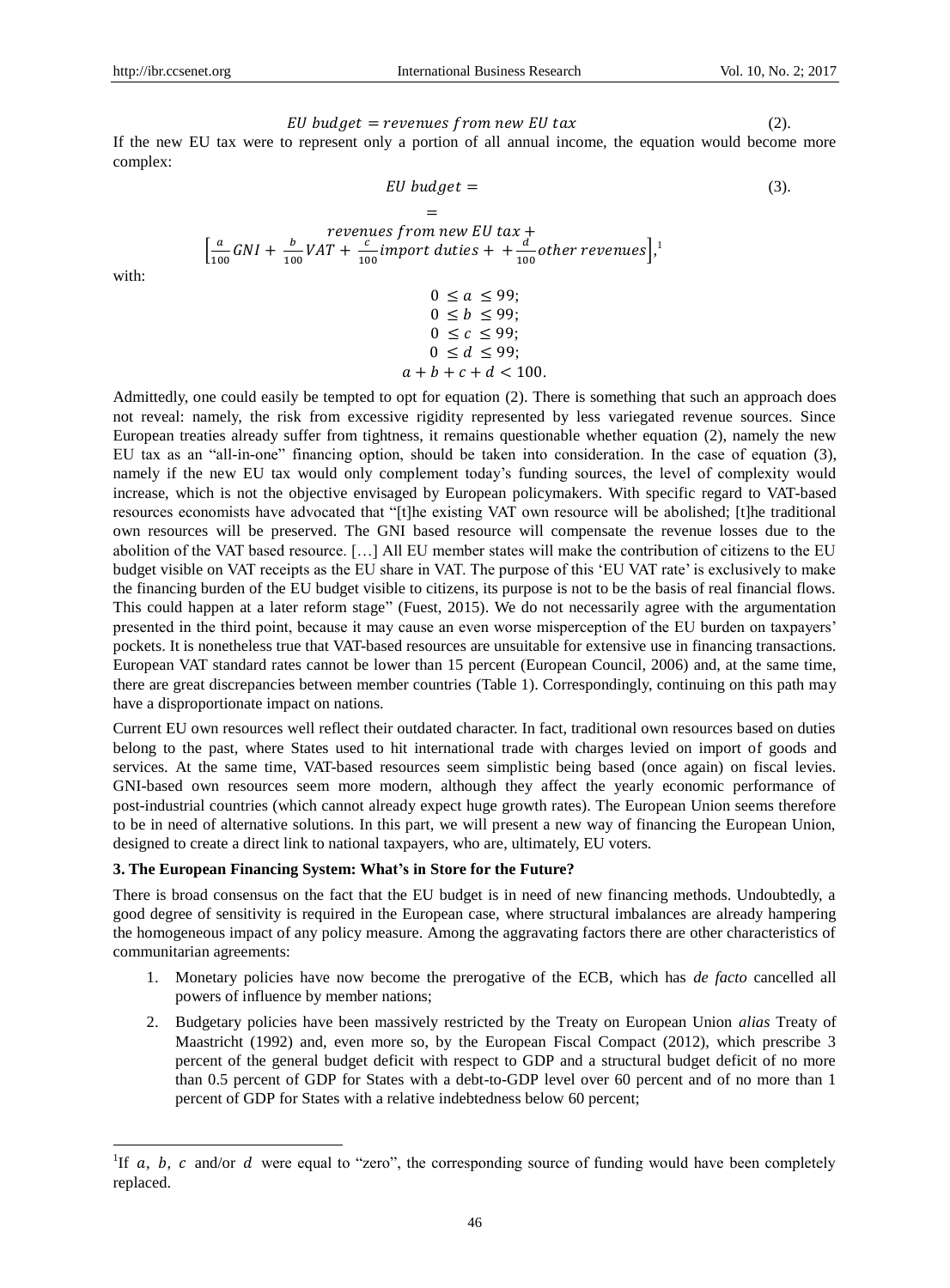|                               | Standard<br>VAT rate<br>(as %) | <b>GNI</b><br>according<br>to | National<br>contributions<br>$(bn. \, \text{S}, 2015)$ | Percentage of<br>total national<br>contributions | GNI-based<br>resources<br>$(bn. \in, 2015)$ | GNI-based<br>resources (bn.<br>$€, 2017) -$ | $\Delta$ of<br>GNI-based<br>resources |
|-------------------------------|--------------------------------|-------------------------------|--------------------------------------------------------|--------------------------------------------------|---------------------------------------------|---------------------------------------------|---------------------------------------|
|                               |                                | Atlas                         |                                                        |                                                  | - outturn                                   | draft budget                                | $(bn. \mathcal{E})$                   |
|                               |                                | method<br>$(bn.$ \$,          |                                                        |                                                  |                                             |                                             |                                       |
|                               |                                | 2015)                         |                                                        |                                                  |                                             |                                             |                                       |
| Austria                       | 20                             | 405.72                        | 2.53                                                   | 2.13                                             | 2.12                                        | 2.12                                        | $\overline{a}$                        |
| Belgium                       | 21                             | 500.60                        | 3.69                                                   | 3.11                                             | 2.68                                        | 2.65                                        | $+0.03$                               |
| Bulgaria                      | 20                             | 51.84                         | 0.42                                                   | 0.35                                             | 0.27                                        | 0.28                                        | $+0.01$                               |
| Croatia                       | 25                             | 53.62                         | 0.36                                                   | 0.30                                             | 0.27                                        | 0.28                                        | $+0.01$                               |
| Cyprus                        | 19                             | 21.83                         | 0.21                                                   | 0.18                                             | 0.11                                        | 0.11                                        | $\overline{a}$                        |
| Czech Republic                | 21                             | 190.49                        | 1.32                                                   | 1.11                                             | 0.95                                        | 0.99                                        | $+0.04$                               |
| Denmark                       | 25                             | 332.57                        | 2.19                                                   | 1.85                                             | 1.78                                        | 1.77                                        | $-0.01$                               |
| Estonia                       | 20                             | 24.25                         | 0.18                                                   | 0.15                                             | 0.13                                        | 0.13                                        | $\equiv$                              |
| Finland                       | 24                             | 254.15                        | 1.73                                                   | 1.46                                             | 1.32                                        | 1.29                                        | $-0.03$                               |
| France                        | 20                             | 2711.41                       | 19.01                                                  | 16.03                                            | 14.36                                       | 14.21                                       | $-0.15$                               |
| Germany                       | 19                             | 3727.76                       | 24.28                                                  | 20.47                                            | 19.85                                       | 20.02                                       | $+0.17$                               |
| Greece                        | 24                             | 219.63                        | 1.21                                                   | 1.02                                             | 1.16                                        | 1.12                                        | $-0.04$                               |
| Hungary                       | 27                             | 127.88                        | 0.95                                                   | 0.80                                             | 0.70                                        | 0.71                                        | $+0.01$                               |
| Ireland                       | 23                             | 216.61                        | 1.56                                                   | 1.32                                             | 1.06                                        | 1.14                                        | $+0.08$                               |
| Italy                         | 22                             | 1993.90                       | 14.23                                                  | 12.00                                            | 10.45                                       | 10.49                                       | $+0.04$                               |
| Latvia                        | 21                             | 29.49                         | 0.21                                                   | 0.18                                             | 0.16                                        | 0.17                                        | $+0.01$                               |
| Lithuania                     | 21                             | 43.65                         | 0.32                                                   | 0.27                                             | 0.24                                        | 0.25                                        | $+0.01$                               |
| Luxembourg                    | 17                             | 43.87                         | 0.35                                                   | 0.30                                             | 0.20                                        | 0.23                                        | $+0.03$                               |
| Malta                         | 18                             | 8.89<br>(2013)                | 0.09                                                   | 0.08                                             | 0.53                                        | 0.60                                        | $+0.07$                               |
| Netherlands                   | 21                             | 828.80                        | 5.76                                                   | 4.86                                             | 4.36                                        | 4.42                                        | $+0.06$                               |
| Poland                        | 23                             | 508.22                        | 3.72                                                   | 3.14                                             | 2.70                                        | 2.67                                        | $-0.03$                               |
| Portugal                      | 23                             | 212.49                        | 1.53                                                   | 1.29                                             | 1.13                                        | 1.15                                        | $+0.02$                               |
| Romania                       | 20                             | 188.39                        | 1.32                                                   | 1.11                                             | 1.02                                        | 1.08                                        | $+0.06$                               |
| Slovakia                      | 20                             | 93.91                         | 0.61                                                   | 0.51                                             | 0.49                                        | 0.50                                        | $+0.01$                               |
| Slovenia                      | 22                             | 46.67                         | 0.34                                                   | 0.29                                             | 0.24                                        | 0.24                                        | $\equiv$                              |
| Spain                         | 21                             | 1324.06                       | 8.77                                                   | 7.39                                             | 7.10                                        | 7.10                                        |                                       |
| Sweden                        | 25                             | 566.49                        | 3.51                                                   | 2.96                                             | 2.86                                        | 3.06                                        | $+0.20$                               |
| United<br>Kingdom             | 20                             | 2823.30                       | 18.21                                                  | 15.35                                            | 16.24                                       | 15.45                                       | $-0.79$                               |
| TOT.<br>$=$                   | $\overline{a}$                 | $\overline{a}$                | $= 118.60$                                             | $\approx 100.00$                                 | $\qquad \qquad \blacksquare$                | $\blacksquare$                              | $\overline{a}$                        |
| <b>NATIONAL</b>               |                                |                               |                                                        |                                                  |                                             |                                             |                                       |
| CONTRIB.                      |                                |                               |                                                        |                                                  |                                             |                                             |                                       |
| Traditional<br>$+$            | $\overline{a}$                 | $\overline{a}$                | $+18.73$                                               | $\overline{a}$                                   | $\overline{a}$                              | $\overline{a}$                              | $\overline{a}$                        |
| own resources<br>$= TOT.$ OWN | $\overline{a}$                 | $\overline{a}$                | $= 137.33$                                             | $\overline{a}$                                   | $\overline{a}$                              | $\overline{a}$                              | $\overline{a}$                        |
| <b>RESOURCES</b>              |                                |                               |                                                        |                                                  |                                             |                                             |                                       |
| Other<br>$^{+}$               | $\overline{\phantom{a}}$       | $\overline{a}$                | $+8.69$                                                | $\overline{a}$                                   | $\overline{a}$                              | $\blacksquare$                              | $\blacksquare$                        |
| revenues                      |                                |                               |                                                        |                                                  |                                             |                                             |                                       |
| TOT.<br>$=$                   | $\overline{a}$                 | $\overline{a}$                | $= 146.03$                                             | $\overline{a}$                                   | $\overline{a}$                              | $\overline{a}$                              | $\overline{a}$                        |
| <b>REVENUE</b>                |                                |                               |                                                        |                                                  |                                             |                                             |                                       |

#### Table 1. EU revenues (2015, bn.  $\epsilon$ )

Source: own representation on the basis of European Commission (2016a), European Commission (2016f) and The World Bank (2016)

fiscal policies (mainly consisting of tax collection and redistribution) are now the only feasible way to cover national financing needs. It is undeniable that even this economic leverage has a precise limit of use, namely the acceptance degree of average taxpayers. Since discrepancies in terms of individual income tax rates are already significant as Table 2 shows, in several European countries there are only limited margins of fiscal action left.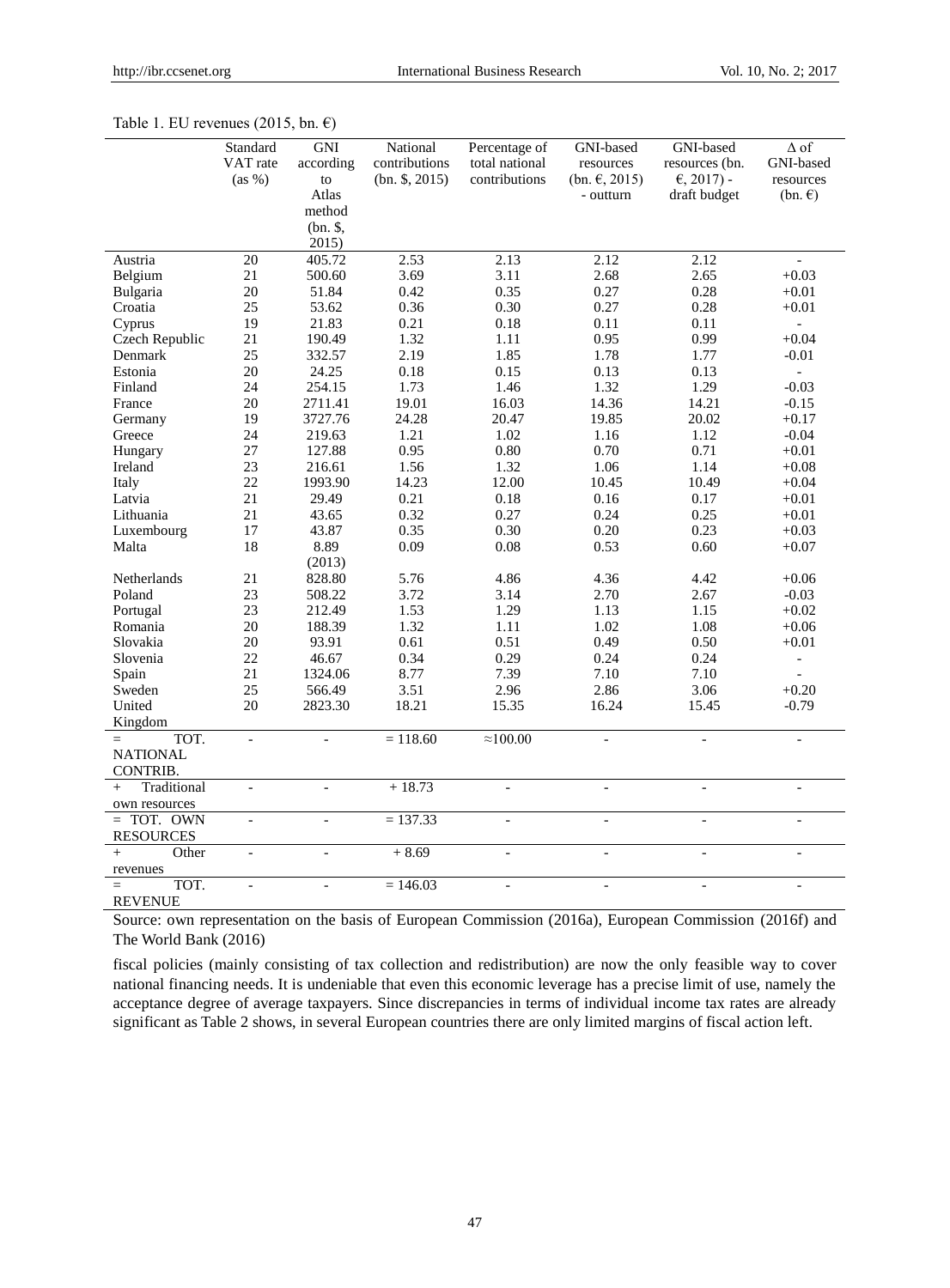## Table 2. EU's individual income tax rates (as %)

| Source: own representation on the basis of KPMG International (2016) |  |  |  |  |  |
|----------------------------------------------------------------------|--|--|--|--|--|
|----------------------------------------------------------------------|--|--|--|--|--|

|                | 2006      | 2016            | $\Delta$ of individual |
|----------------|-----------|-----------------|------------------------|
|                |           |                 | income tax rate        |
| Austria        | 50        | $\overline{55}$ | $+5$                   |
| Belgium        | 50        | 50              |                        |
| Bulgaria       | 24        | 10(2015)        | $-14$                  |
| Croatia        | 45        | 40 (2015)       | $-5$                   |
| Cyprus         | 30        | 35              | $+5$                   |
| Czech Republic | 32        | 22              | $-10$                  |
| Denmark        | 59        | 56.4            | $-2.6$                 |
| Estonia        | 21 (2008) | 20              | $-1$                   |
| Finland        | 51.4      | 54.25           | $+2.85$                |
| France         | 40        | 49 (2015)       | $+9$                   |
| Germany        | 42        | 45              | $+3$                   |
| Greece         | 40        | 45              | $+5$                   |
| Hungary        | 36        | 15              | $-21$                  |
| Ireland        | 42        | 48              | $+6$                   |
| Italy          | 43        | 43              |                        |
| Latvia         | 25        | 23 (2015)       | $-2$                   |
| Lithuania      | 33        | 15              | $-18$                  |
| Luxembourg     | 39        | 44              | $+5$                   |
| Malta          | 35        | 35 (2015)       |                        |
| Netherlands    | 52        | 52              |                        |
| Poland         | 40        | 32              | $-8$                   |
| Portugal       | 42        | 48              | $+6$                   |
| Romania        | 16        | 16              |                        |
| Slovakia       | 19        | 25              | $+6$                   |
| Slovenia       | 50        | 50              |                        |
| Spain          | 45        | 45              |                        |
| Sweden         | 56.82     | 57.1            | $+0.28$                |
| United Kingdom | 40        | 45              | $+5$                   |
| <b>AVERAGE</b> | 39.22     | 38.38           | $-0.84$                |

Depending on the approach adopted, therefore, the popularity of Brussels Eurocrats could become more vulnerable. Since European VAT rates – the same is true of the taxation level of private and corporate income/assets – and Gross National Income diverge quite substantially the effect of any "new" EU tax should avoid disproportionate effects. Of course, one could easily argue that the EU takes advantage of increasing national VAT rates, which are a clear trend – at least, for those countries having adhered to the Euro Area (Beretta, 2013). At the same time, however, one might well claim that European institutions benefit from soaring growth rates, because the GNI and EU finances themselves are tightly interrelated. Before examining any potential EU tax in some detail, we should at least remind ourselves that it had to be guided by some principles:

- 1. In general, further taxation measures should be avoided. Communitarian institutions should instead take the opportunity to remove any fiscal connotation from their funding sources from fiscal connotations, which should never be associated with the term "tax" in order to increase the positive perception by EU citizens. In fact, "[a] reform of EU revenue cannot lose sight of the expenditure side of the budget. Irrespective of the visibility of its funding source, the basis for legitimacy of EU revenue lies in the possibility to convincingly demonstrate whether and to what extent EU expenditure has met the expectations and produced tangible and positive results for Europeans. It is this demonstration that can make citizens accept the corresponding taxation" (Cipriani, 2014). If we can, on the one hand, claim that the European Union is (still) made of 28 countries, affiliation to the European "Club" may, on the other hand, have become too costly. This is not only true of mere membership payments, but there are also other values to be taken into account (e.g. debt rules, limited economic sovereignty etc.). All these elements should also be taken into consideration while calculating the total costs of being a European Union member-state;
- 2. A different approach might be advisable. For example, returns on financial assets of European organisms or seigniorage revenues of the ECB might be more suitable. Even shares of GNI seem more appropriate to financing the EU budget, because they may have a lower impact on variables like investment, production or consumption.

The big issue with financial transaction taxes is that they may lead to additional earnings (unless, of course, investors prefer non-charged markets), but will not prevent creating and selling potentially pathological financial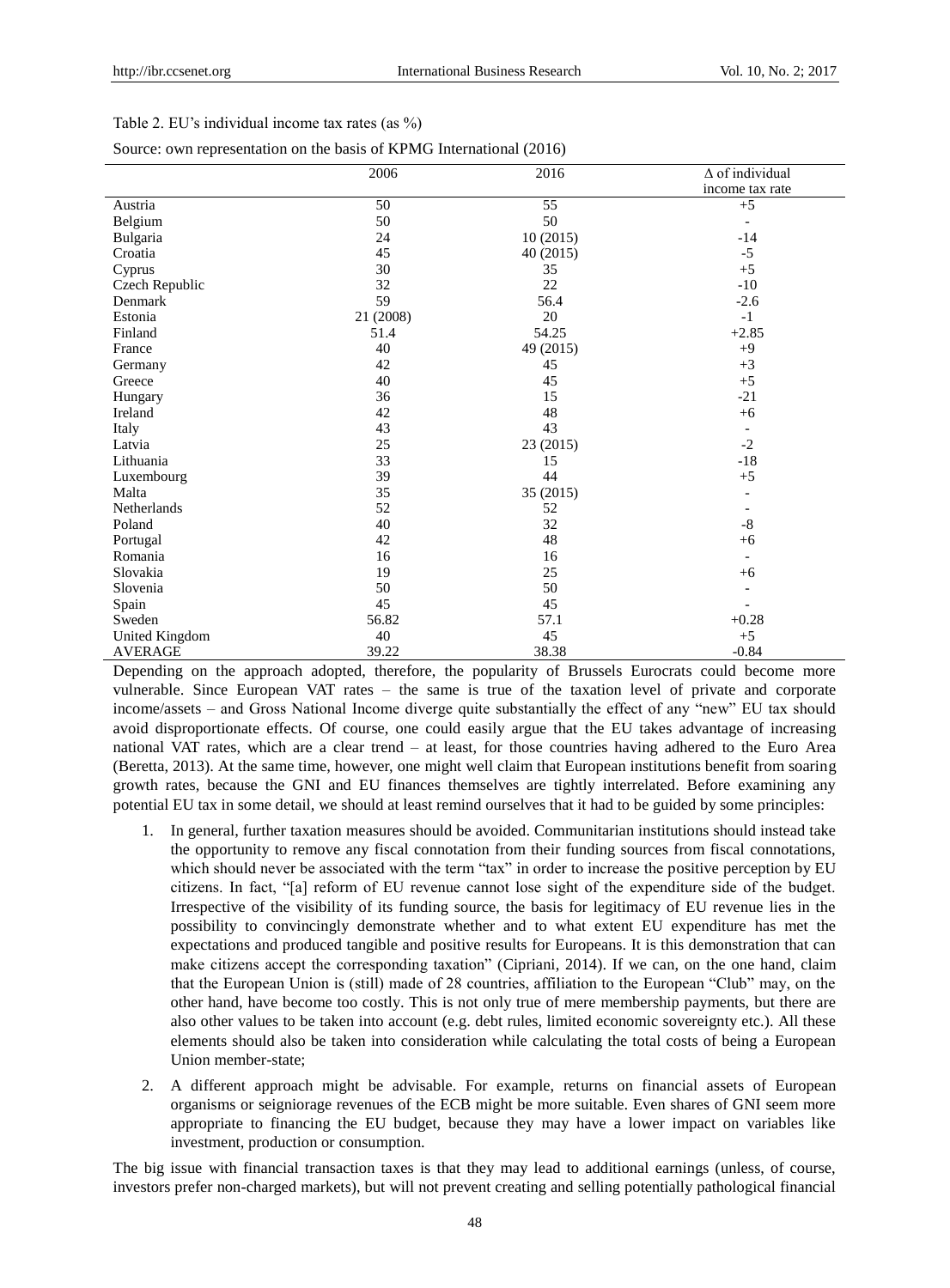instruments. This seems to be even more the case of the European Union financial transaction tax (EU FTT), which should soon tax "safer" exchanges of shares and bonds at a rate of 0.1 percent, while tax "riskier" transactions on derivative contracts at a lower rate of 0.01 percent (European Commission, 2016b). It is therefore crucial to determine which way of funding the European budget may be less detrimental for local taxpayers. The main problem is for sure represented by the expenditure side of the European Union. Since these funds were no longer sufficient to cover the enlarging EU budget, in 1970 VAT-based resources were introduced to finance the Community budget. In 1979, this revenue source became the main way of financing, but was soon insufficient to cover expenditures as of the 1980s ("Thus Council Decision 88/376/EEC, Euratom of 24 June 198 (ORD 1989) introduced a new resource based on Member States" wealth (ESA 79 GNP, later replaced in 2002 by ESA 95 GNI)" (European Union, 2008)). By adding GNI-based resources the EU became sure that the expenditure side would be always covered by the revenue side. In other words, revenues from GNI would provide the remaining funds to finance outstanding expenditures. If we look more closely, however, we will find no correlation between expanding European Union and increasing needs of new resource typologies. In fact, even if member countries have grown in number over the years, one would have expected that the necessarily expanding EU budget would be covered by already existing financing sources. The first step towards a new European Union seems therefore to be a progressive reduction in the European budget itself, which should not be perceived as a burden weighing on the shoulders of local taxpayers. In fact, even if Brexit should not immediately occur, the issue regarding European membership (and its costs) will remain an object of discussion and may cause similar debates in other European regions too.

Skeptical readers may also claim that "more Europe" cannot be achieved through less budget. We plead for the opposite, namely that European taxpayers do not need "more Europe", but rather "better Europe". Since traditional own resources will soon drop to (nearly) "zero" because of the continuous liberalization of international commerce, the European Union will consequently lose part of its budget coverage. In addition, VAT-based own resources cannot be taken into consideration to compensate for diminished revenues, because they directly weigh on local consumers and present a technical limit of use, namely the acceptance by the involved economic subjects. Since VAT standard rates have grown over time, additional increases would be unsustainable. What would remain available would be GNI-based resources, possibly the less invasive source of financing. In fact, individuals are less affected by these sorts of financing measures, although the general economic wellbeing of each member country may well be. Since economists are aware that growth is not as dynamic as it used to be in the 1950s and 1960s, it is likely that rates will flatten. So GNI-based resources may well remain a way of financing the European budget, but given the fact that traditional and VAT-based own resources will respectively significantly diminish and are subject to a maximum threshold of use, European bodies cannot rely on a more pronounced use of the GNI-levy. In the light of this, which reform path should be taken? The leading light should certainly remain the same: the European project (provided it has to be considered a dogma) should be treated as "too big to fail" without suffering a chronic decline in reputation. Now, we have already pointed out that we are looking for a solution, which preserves the European autonomy and, at the same time, does not weigh on national taxpayers. Another aim should be the creation of a direct link between individuals and the European Union in order to establish the missing connection causing today"s low interest in communitarian issues.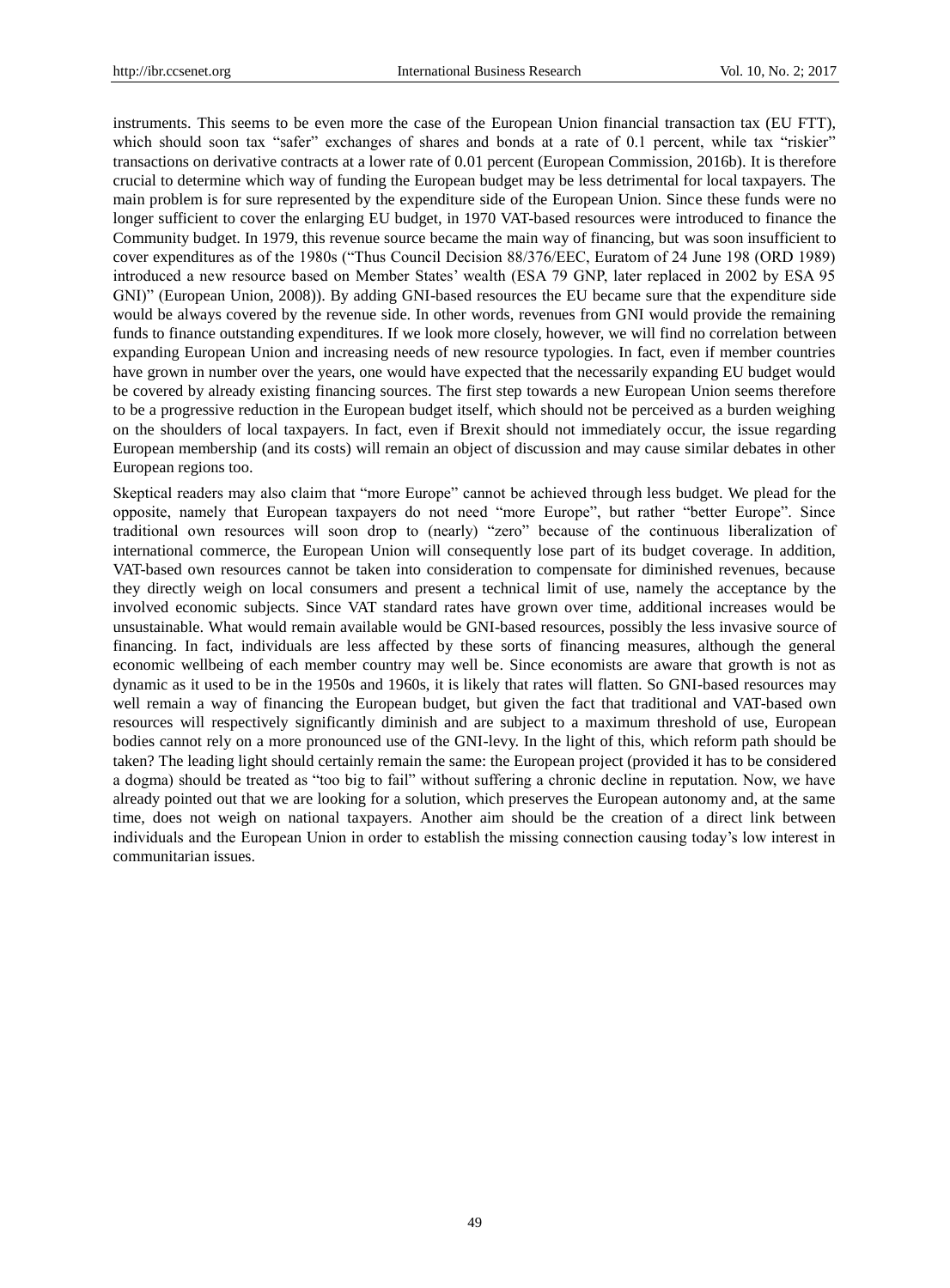

Figure 2. The "EU share" system after the reform

Source: own representation

A new solution could for instance be the following (Figure 2):

- 1. **Issue of "EU shares" substituting at least a part of the GNI-based own resources**: European bodies should start selling shares (or securities) to be bought by private individuals and non-financial companies, namely the real sector which has often criticized European bureaucrats of being scarcely interested in daily economy. These subjects would become able to buy such stocks through official channels like the 28 EU permanent representation offices as well as other (compatible) communitarian agencies. In order to avoid high concentration of ownership it may be imaginable to set a maximum threshold in terms of allowed (per capita) purchases. European taxpayers would therefore become shareholders of the European Union;
- 2. **Nature of the shares:** since European organisms are keen to avoid further indebtedness by economic subjects, these shares would not be a liability of the European Union at all and, more precisely, comparable to so called "Eurobonds" as known today. Otherwise formulated, a part of today"s GNI-based own resources would be financed through sellings of "EU shares", which would contribute to national investments. Individual taxpayers would therefore have direct power of influence on European decision-making being not only active voters, but also financing subjects. The nature of the shares would imply:
	- a. either that, at a given date, European taxpayers would receive the original amount back
	- b. or that they would benefit from a corresponding tax discount at the national level.

The latter option would be preferable, because on the one hand the European Union would not be in need of re-collecting those resources to refund them to European financers, but on the other hand individual investors would identify European bodies with a good opportunity to benefit from tax discounts;

3. **Incentives for buying "EU shares":** skeptical readers may claim that, even if local taxpayers having invested in European shares received the original amount back in form of tax discounts or an exact sum of money, they would have no return in behaving similarly. This finding would not be true, although the European Union might provide an additional "sweetener". In fact, investors would also receive a return on the given sums deriving from the profitability of those communitarian projects the original amounts have been invested in. Such returns on investments should be calculated by looking at the concrete profitability of the sums received. This would provide a direct incentive for European bodies and national policymakers to invest in a (more) useful way. At the same time, surveys may be introduced to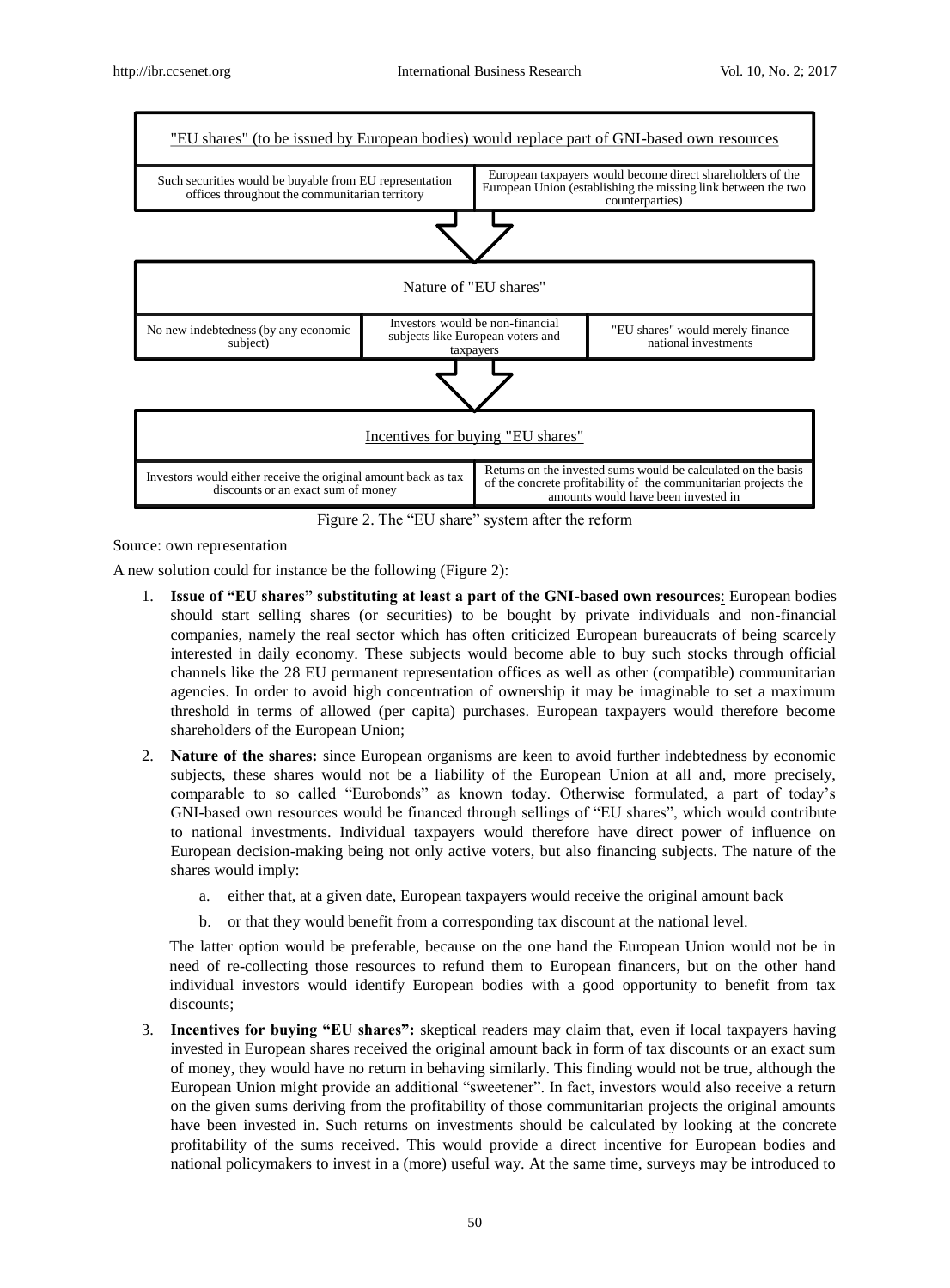collect ideas on investments of people"s desire. Such measures would minimize the perceived distance of European bodies from national taxpayers.

If the European Union were to combine such proposals with a sound reduction in the communitarian budget, European citizens would become more involved in communitarian life and, at the same time, benefit from safe investment alternatives. The non-financial target of these policies would also convince them that they have not been influenced by any other economic power. By adding this new EU own resource VAT- and GNI-based earnings would become less indispensable.

### **4. Conclusion**

The European Union represents a great achievement in the history of Western nations. This result has its costs, but the revenue side should be constructed so as to prevail over the cost side (be it tangible or intangible in nature). It is true that European bodies have over-enlarged their own budget, but by carefully weighing the composition of EU own resources it may be possible to re-direct people"s attention on the benefits from being European citizens. The idea of "EU shares" is an innovative one, which would finally create the missing link between taxpayers and European bodies. Fiscal incentives and returns on invested sums would be a great opportunity for European taxpayers, who would benefit from an alternative investment typology without being damaged by negative interest rates. If the European budget should shrink over time having become excessive compared to the original aims, it is no less true that EU own resources could be diversified without burdening local taxpayers. In the light of the proposals described above, VAT-based resources should dwindle in time, while GNI-based resources will decrease because of revenues from sales of "EU shares". There is no doubt that the European Union is in need of innovative solutions, which would confirm the validity of its purposes. But once again, as is often the case, the proper solution is definitely in our hands.

#### **Acknowledgements**

Special thanks go to Simona Cain (Università della Svizzera italiana (Switzerland)) for her editing work. Any remaining errors are mine.

#### **References**

- Barbière, C. (2015). *Expert group pessimistic on "own resources" for EU budget*. Retrieved from <http://www.euractiv.com/section/future-eu/news/expert-group-pessimistic-on-own-resources-for-eu-budget>
- Beretta, E. (2013). The economics of systemic disorder: roots of and remedies for unsustainable monetary imbalances. *Credit and Capital Markets - Kredit und Kapital*, *46*(1), 53-78. <https://doi.org/10.3790/ccm.46.1.53>
- Cipriani, G. (2014). *Financing the EU budget. Moving forward or backwards?* London: Rowman & Littlefield International.
- European Commission. (2015). *Financial Programming and Budget (Financial Report 2015) - Revenue*. Retrieved from [http://ec.europa.eu/budget/financialreport/2015/revenue/index\\_en.html](http://ec.europa.eu/budget/financialreport/2015/revenue/index_en.html)
- European Commission. (2016a). *Documents - Draft. General budget of the European Union for the financial year 2017. General statement of revenue.* Retrieved from <http://eur-lex.europa.eu/budget/data/DB/2017/en/GenRev.pdf>
- European Commission. (2016b). *Financial Transaction Tax: Making the financial sector pay its fair share*. Retrieved from [http://europa.eu/rapid/press-release\\_IP-11-1085\\_en.htm](http://europa.eu/rapid/press-release_IP-11-1085_en.htm)
- European Commission. (2016c). In *EU expenditure and revenue 2014-2020*. Retrieved November 16, 2016a, from [http://ec.europa.eu/budget/figures/interactive/index\\_en.cfm](http://ec.europa.eu/budget/figures/interactive/index_en.cfm)
- European Commission. (2016d). In *The EU"s own resources*. Retrieved from [http://ec.europa.eu/budget/mff/resources/index\\_en.cfm](http://ec.europa.eu/budget/mff/resources/index_en.cfm)
- European Commission. (2016e). *Myths and facts*. Retrieved from [http://ec.europa.eu/budget/explained/myths/myths\\_en.cfm](http://ec.europa.eu/budget/explained/myths/myths_en.cfm)
- European Commission. (2016f). *VAT rates applied in the member States of the European Union*. Retrieved November 16, 2016, from

[http://ec.europa.eu/taxation\\_customs/sites/taxation/files/resources/documents/taxation/vat/how\\_vat\\_works/r](http://ec.europa.eu/taxation_customs/sites/taxation/files/resources/documents/taxation/vat/how_vat_works/rates/vat_rates_en.pdf) [ates/vat\\_rates\\_en.pdf](http://ec.europa.eu/taxation_customs/sites/taxation/files/resources/documents/taxation/vat/how_vat_works/rates/vat_rates_en.pdf)

European Commission. (2016g). *Where does the money come from? How is the budget financed?* Retrieved from [http://ec.europa.eu/budget/explained/budg\\_system/financing/fin\\_en.cfm](http://ec.europa.eu/budget/explained/budg_system/financing/fin_en.cfm)